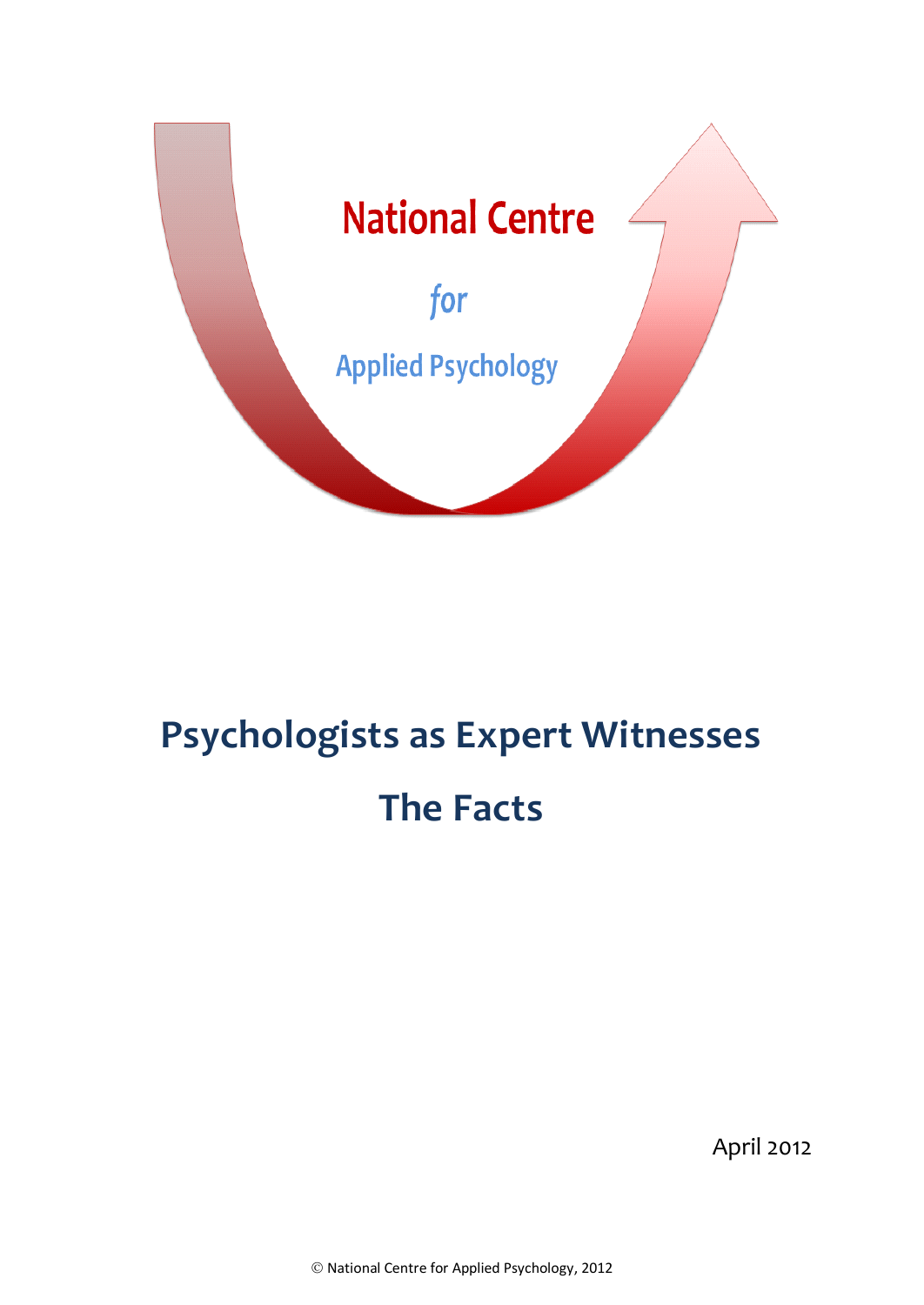The publication by the University of Central Lancashire of a summary report "Evaluating Expert Witness Psychological Reports: Exploring Quality" by Professor Jane Ireland in February of this year is thought by many psychologists who work as expert witnesses to have created confusion about:

- the status of the recommendations in the summary report;
- the titles, qualifications and work of psychologists as expert witnesses.

This document has been prepared by a group of registered and chartered psychologists who are currently providing expert witness services to Courts in the United Kingdom in order to clarify the situation by restating the facts as they stand at present.

## *Status of the recommendations in the summary report*

Professor Ireland's study was undertaken as the result of an initiative of the Family Justice Council (FJC) and was part funded by the Council. The report of the study has not yet been accepted by the FJC but was nonetheless released to the media and has since been referred to widely. It has generated considerable controversy. A number of methodological criticisms have been made of the study. The FJC is understood to have asked Professor Ireland to submit the report to peer-review of the methodology, findings and conclusions by the academic and professional community with a view to revision and eventual publication in a professional journal should it meet the requisite standards. In view of that procedure, those issues are not addressed in this document.

The FJC has clearly stated that it is currently developing consensus-based standards for expert witnesses and that it intends to publish them, for consultation, as soon as possible.

The FJC has **not** referred to, promulgated or recommended use of any so-called "Ireland Criteria" for psychologists as expert witnesses. Therefore any reference to such criteria, as if they have been established and accepted, is premature.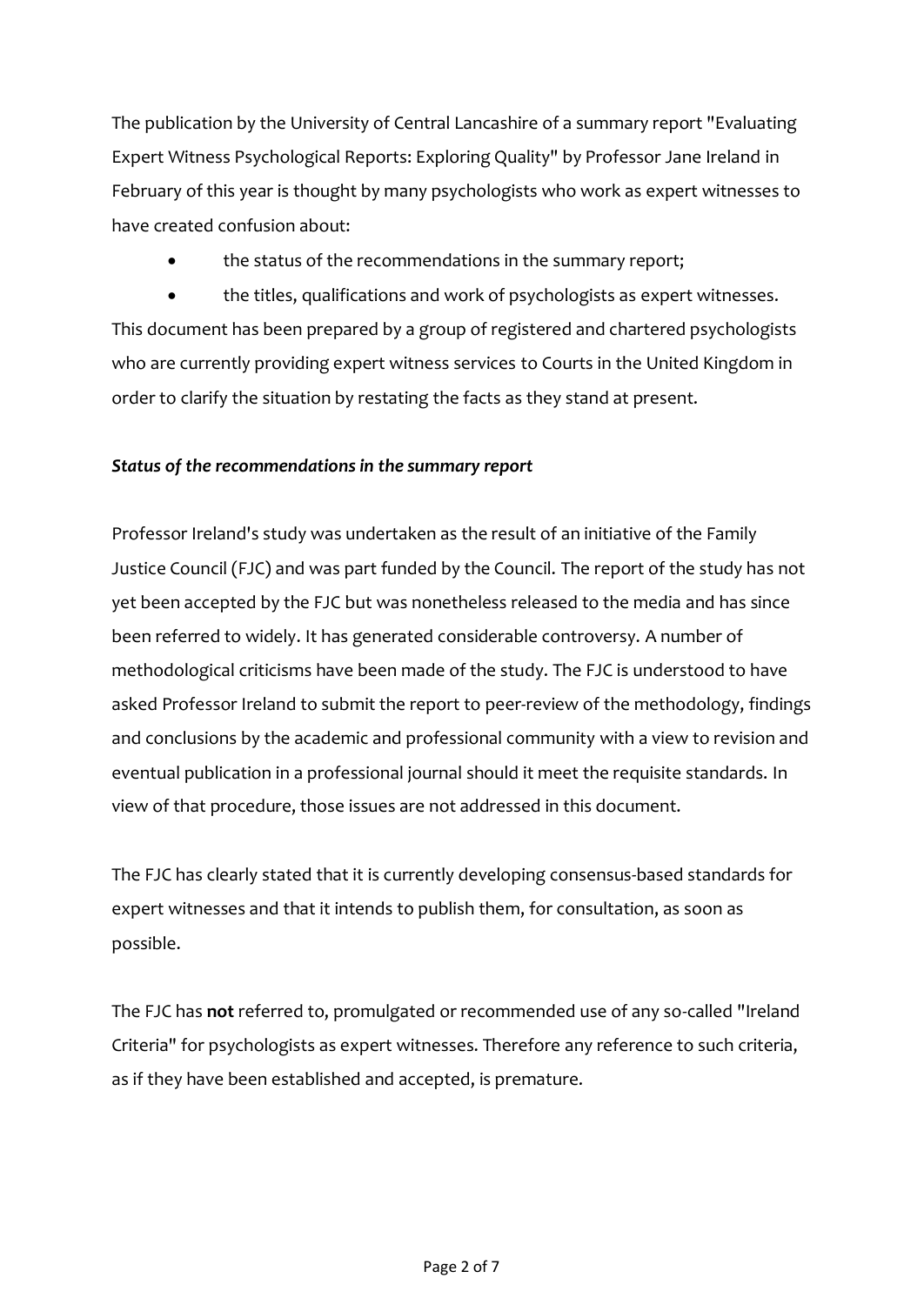## *Psychologists' titles and qualifications*

The Health Professions Council was given statutory responsibility for the registration of professional applied psychologists from July 2009. From August 2012, only psychologists who are registered with the Health Professions Council (HPC) may use titles protected by the HPC. These are:

Clinical Psychologist Counselling Psychologist Educational Psychologist Forensic Psychologist Health Psychologist Occupational Psychologist Sports and Exercise Psychologist Registered Psychologist Practitioner Psychologist.

The term 'Chartered Psychologist' refers to a grade of membership of the British Psychological Society (BPS). The Society is authorised to confer that title by its Royal Charter. Use of the title is legally restricted. It is granted only to psychologists who have achieved and maintain appropriate professional qualifications and experience which have been vetted by the Society.

Registration by the HPC and Chartered Membership of the BPS requires that the psychologist:

- has appropriate qualifications and experience,
- is in active practice according to the current professional standards, and
- has undertaken appropriate Continuous Professional Development (CPD).

However, a person does **not** need to be registered with the Health Professions Council if they do not use one of the protected titles.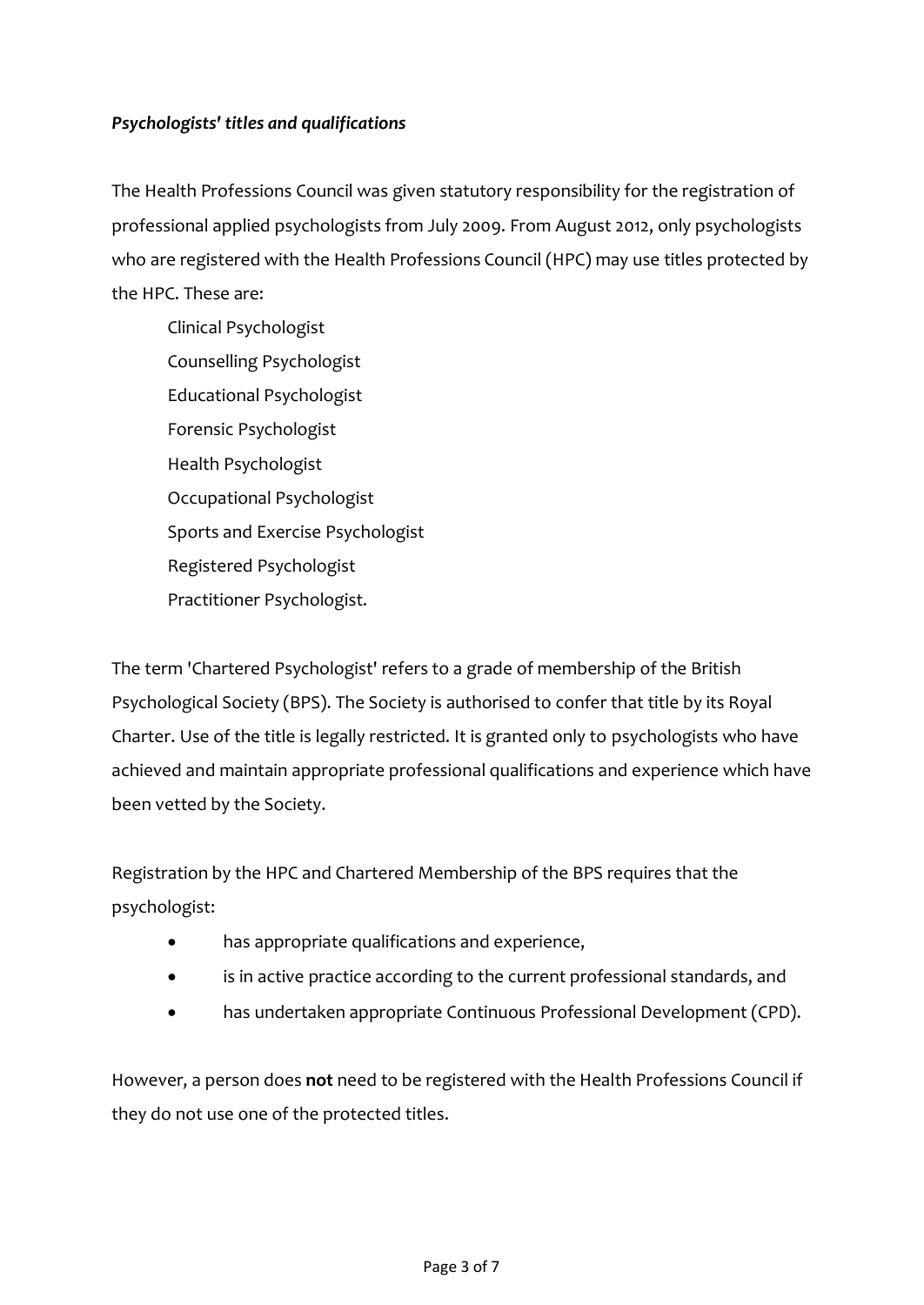A person does **not** need to be a member of the British Psychological Society if they do not use the title "Chartered Psychologist".

Further, neither the HPC nor the BPS is authorised to protect the basic title 'psychologist'. Therefore a person does not need to be in any way qualified in psychology to use the title 'psychologist'.

That unqualified people can and do refer to themselves as 'psychologists' may create confusion for the public, other professions and the legal system. But unless such people cross other boundaries, such as laws concerning misrepresentation of qualifications, deception and fraud, they can continue to use the title legally and without hindrance.

Neither registration with the Health Professions Council (HPC) nor membership of the British Psychological Society (BPS) is mandatory for professional applied psychologists in the United Kingdom.

In other words, a psychologist who is registered with the HPC or a Chartered member of the BPS is definitely a fully qualified psychologist and currently in practice. But a psychologist can be fully qualified and currently in practice without either being registered by the HPC or being a Chartered member of the BPS. Registration by HPC or Chartered membership of the BPS does not qualify a psychologist as an expert witness nor does lack of registration or membership disqualify them from working as an expert witness.

A further consequence of the current legislation is that both fully qualified and experienced psychologists and people who are not qualified in psychology at all can legitimately refer to themselves as any kind of psychologist, so long as they do not use one of the protected titles. Thus titles such as:

Business Psychologist Child Psychologist Consultant Psychologist Criminal Psychologist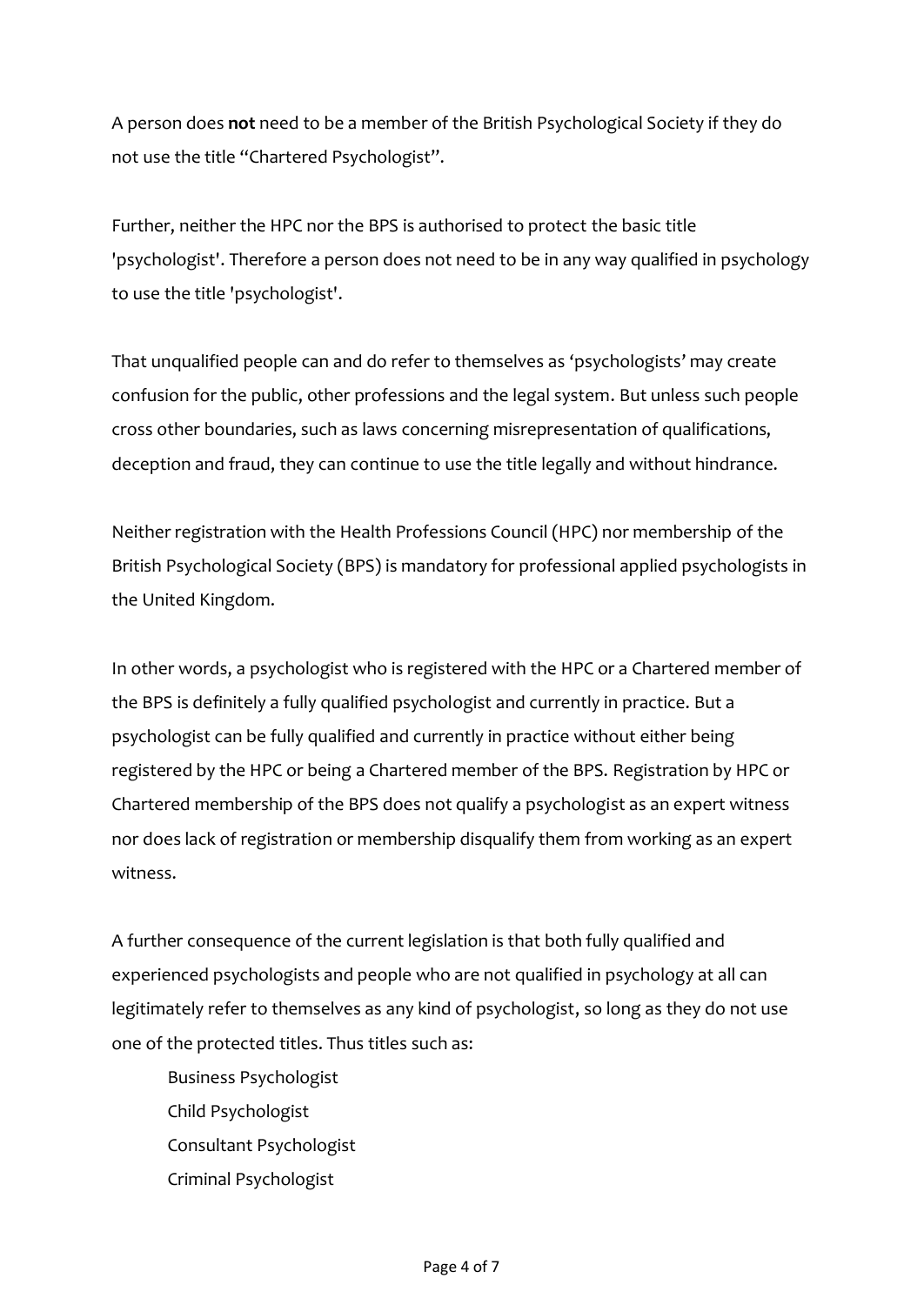Expert Psychologist Graduate Psychologist Neuropsychologist Organisational Psychologist

and others are in use, both appropriately by fully qualified and experienced psychologists and inappropriately by some people who are not psychologists at all.

## *The use of the title 'Dr' by psychologists*

Some psychologists are entitled to use the title 'Dr' in front of their name because they have a post-graduate research degree such as a PhD or a professional training degree such as a DClinPsy.

Other psychologists qualified as applied psychologists before it became customary to award Doctoral level degrees and may have older qualifications which nonetheless confer entitlement to register and practice.

Thus the title 'Dr' may or may not have significance depending on the individual psychologist's training and experience.

#### *Complaints about psychologists and misuse of 'psychologist' titles*

The HPC can only take action on complaints about psychologists who are registered with it or about misuse of one of the protected titles. Likewise the BPS can only take action on complaints about its members or about people using the title Chartered Psychologist when they are not entitled to do so. The HPC and the BPS are not in a position to take action about people who call themselves 'psychologist' although they are not fully qualified or are not qualified at all.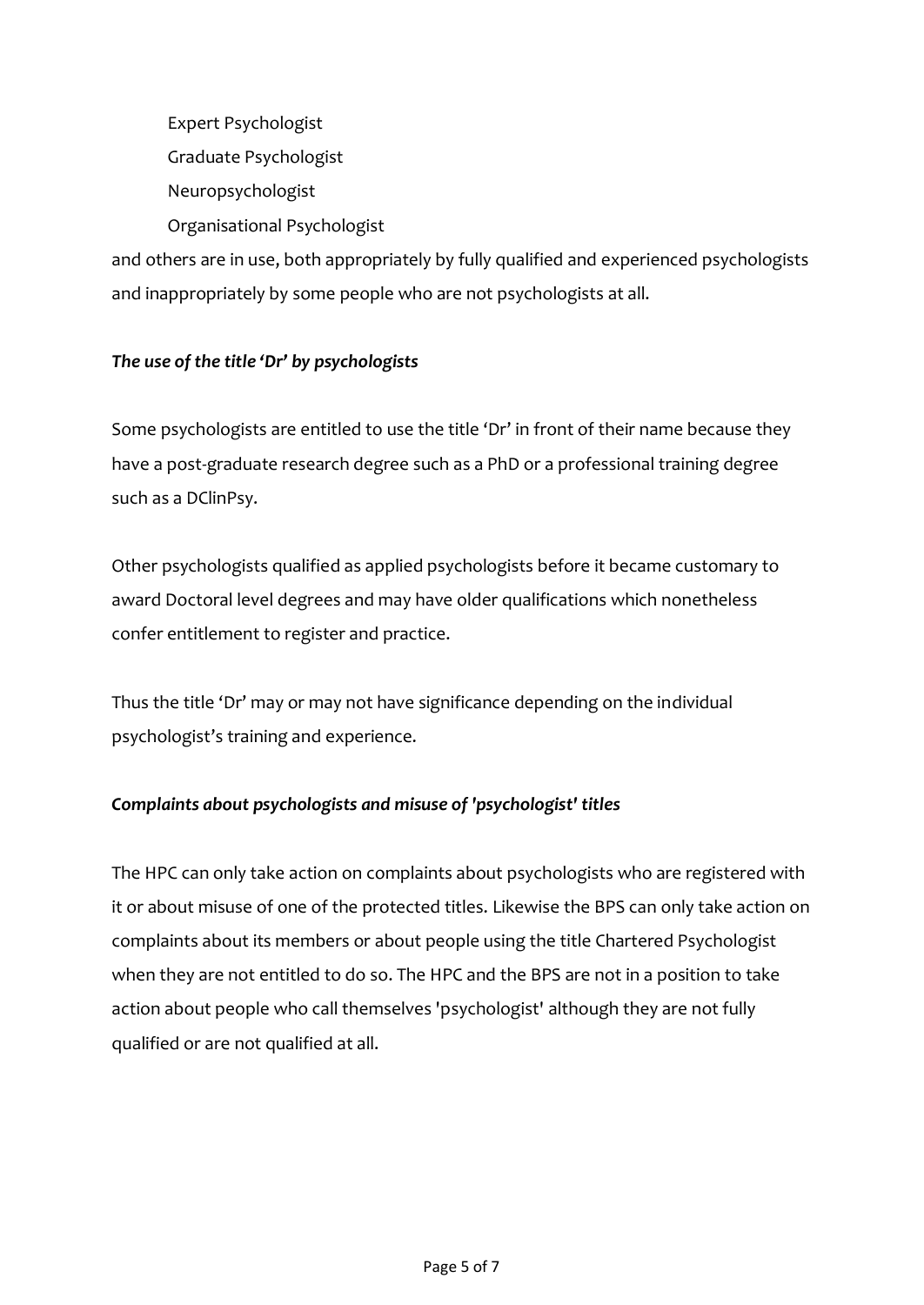#### *'Current practice' in relation to psychologists as expert witnesses*

Professor Ireland suggested that "there should be an expectation that psychologists providing court reports should continue to hold contracts with relevant health, government or educational bodies (e.g. NHS, Private Health, Prison Service, Local Authority etc) or demonstrate continued practice within the areas they are assessing (e.g. treatment provision)."

At present a significant and growing number of fully qualified psychologists, some of whom provide expert witness services, are self employed or work for commercial, notfor-profit or charitable organisations. This is likely to become more common because of the current reforms of public sector services and restrictions on public sector finances.

Further, professional psychologists working within public sector organisations are under increasing pressure to provide their core services more efficiently. Public sector contracts of employment may also limit the non-core work that an employee can undertake, such as expert witness work. As a consequence, opportunities to undertake such work may be very limited or even excluded. Recent pilot projects which have attempted to set up expert witness services within the NHS do not appear to have overcome perceived shortages in provision, perhaps for those reasons. Also, recent restrictions by the Ministry of Justice on the fees payable for expert witness services may make it uneconomic for public sector bodies to provide staff to provide those services, especially when the full cost of overheads is taken into account.

Therefore the suggestion that psychologists who are providing court reports "should continue to hold contracts have to be employed in relevant health, government or educational bodies" may seem attractive as a 'rule of thumb' but ignores the current realities of professional work in the public services. More generally it ignores the wide variety of relevant and valid professional practice undertaken by professional applied psychologists in the commercial, not-for-profit and charitable sectors.